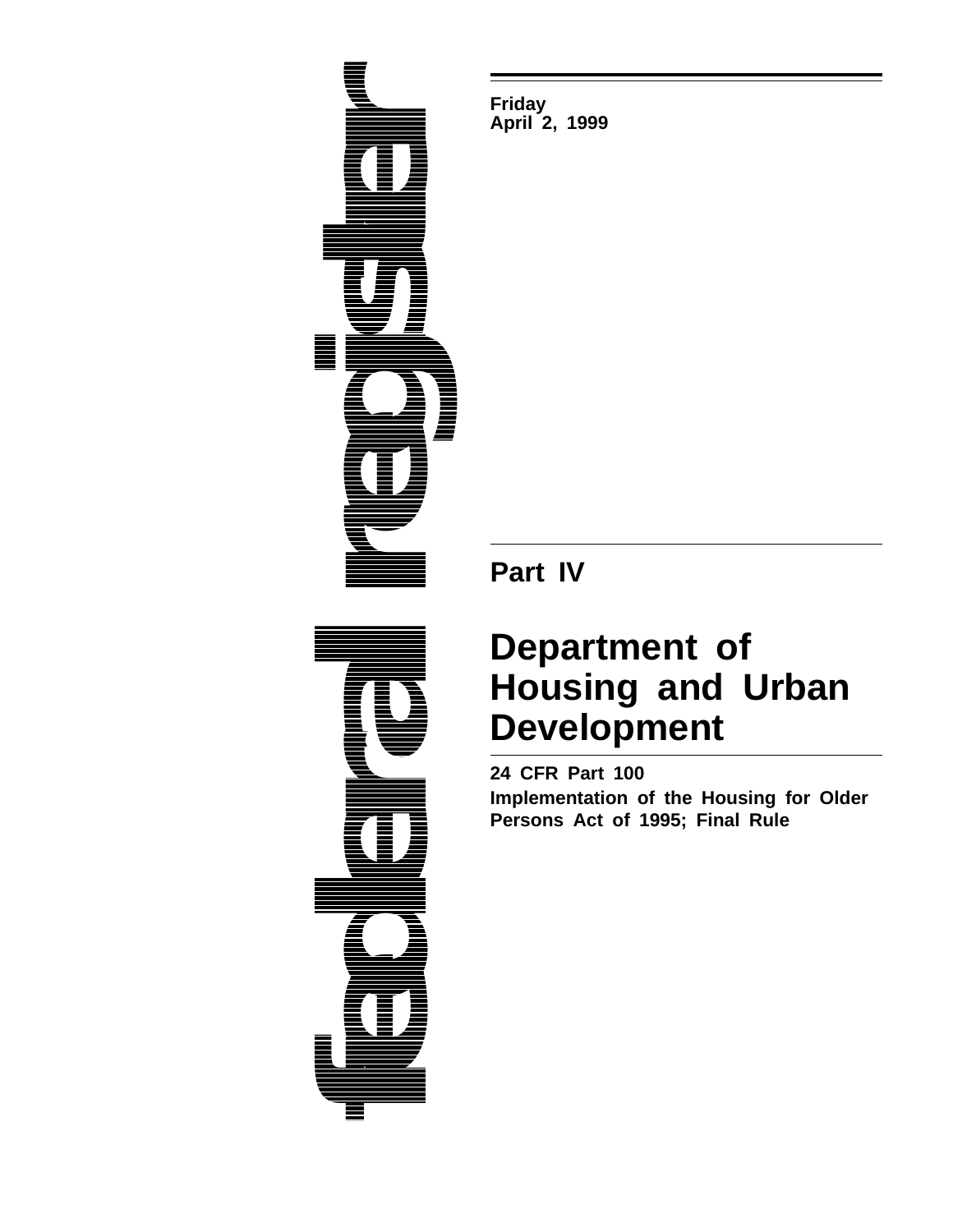# **DEPARTMENT OF HOUSING AND URBAN DEVELOPMENT**

# **24 CFR Part 100**

**[Docket No. FR–4094–F–02]**

# **RIN 2529–AA80**

# **Implementation of the Housing for Older Persons Act of 1995**

**AGENCY:** Office of the Assistant Secretary for Fair Housing and Equal Opportunity, HUD. **ACTION:** Final rule.

**SUMMARY:** This rule implements the Housing for Older Persons Act of 1995 (HOPA). HOPA amended the requirements for qualification for the housing for persons who are 55 years of age or older portion of the ''housing for older persons'' exemption established in the Fair Housing Act. In addition, HOPA established a good faith defense against civil money damages for persons who reasonably relied in good faith on the application of the ''housing for older persons'' exemption even when, in fact, the housing provider did not qualify for the exemption. This rule updates HUD's regulations to reflect the changes made by HOPA.

## **EFFECTIVE DATE:** May 3, 1999.

**FOR FURTHER INFORMATION CONTACT:** Sara K. Pratt, Director, Office of Enforcement, Office of Fair Housing and Equal Opportunity, Room 5206, 451 Seventh Street, SW, Washington, DC 20410– 0500, telephone (202) 708–0836. (This is not a toll-free number.) Hearing or speech-impaired individuals may reach this office by calling the toll-free Federal Information Relay Service (TTY) at 1– 800–877–8399.

## **SUPPLEMENTARY INFORMATION:**

## **Information Collection Requirements**

The information collection requirements contained in §§ 100.306 and 100.307 of this rule have been submitted to the Office of Management and Budget (OMB) for review under the Paperwork Reduction Act of 1995 (44 U.S.C. 3501–3520) and have been assigned approval number 2529–0046. An agency may not conduct or sponsor, and a person is not required to respond to, a collection of information unless the collection displays a valid control number.

## **I. Background**

# *A. The Housing for Older Persons Act of 1995*

The Fair Housing Act (Title VIII of the Civil Rights Act of 1968, as amended, 42 U.S.C. 3601–3619) (the Act) exempts

''housing for older persons'' from the Act's prohibitions against discrimination because of familial status. Section 807(b)(2)(C) of the Act exempts housing intended and operated for occupancy by persons 55 years of age or older which satisfies certain criteria. HUD has adopted implementing regulations further defining the ''housing for older persons'' exemption at 24 CFR part 100, subpart E.

The Housing for Older Persons Act of 1995 (Pub. L. 104–76, 109 Stat. 787, approved December 28, 1995) (HOPA) revised the definition of the original exemption contained in the Act for housing designed and operated for occupancy by persons who are 55 years of age of older. Section 2 of HOPA redefined this portion of the exemption to describe housing:

(C) Intended and operated for occupancy by persons 55 years of age or older, and—

(i) At least 80 percent of the occupied units are occupied by at least one person who is 55 years of age or older;

(ii) The housing facility or community publishes and adheres to policies and procedures that demonstrate the intent required under this subparagraph; and

(iii) The housing facility or community complies with rules issued by the Secretary [of HUD] for verification of occupancy, which shall—

(I) Provide for verification by reliable surveys and affidavits; and

(II) Include examples of the types of policies and procedures relevant to a determination of compliance with the requirement of clause (ii). Such surveys and affidavits shall be admissible in administrative and judicial proceedings for the purposes of such verification.

The new requirements under HOPA are equivalent to the original provisions of the Fair Housing Act. Like the original section 807(b)(C) of the Act, HOPA requires that a facility or community seeking to claim the 55 and older exemption show three factors: (1) That the housing be intended and operated for persons 55 years of age or older; (2) that at least 80 percent of the occupied units be occupied by at least one person who is 55 years of age or older; and (3) the housing facility or community publish and adhere to policies and procedures that demonstrate its intent to qualify for the exemption. The housing facility or community must also comply with rules issued by HUD for the verification of occupancy.

One substantive change made by HOPA was the elimination of ''significant facilities and services'' previously required by the Act to meet the 55-and-older exemption. Section 807(b)(2)(C) of the Act originally required that housing designed for

persons who are 55 years of age or older provide ''significant facilities and services specifically designed to meet the physical or social needs of older persons.'' HOPA also added the new requirement that a housing facility or community seeking the 55-and-older exemption comply with HUD regulations on verification of occupancy.

In addition, section 3 of HOPA added a new section 807(b)(5) to the Act. This new section established a good faith defense against civil money damages for a person who reasonably relies in good faith on the application of the housing for older persons exemption, even when, in fact, the housing facility or community does not qualify for the exemption. New section 807(b)(5) provides:

(5)(A) A person shall not be held personally liable for monetary damages for a violation of this title if such person reasonably relied, in good faith, on the application of the exemption under this subsection relating to housing for older persons.

(B) For purposes of this paragraph, a person may only show good faith reliance on the application of the exemption by showing that—

(i) such person has no actual knowledge that the facility or community is not, or will not be, eligible for such exemption; and

(ii) The facility or community has stated formally, in writing, that the facility or community complies with the requirements for such exemption.

## *B. This Rule*

This rule revises § 100.304, which presents an overview of the exemption, to more closely track the HOPA requirements. The rule also creates a new § 100.305, which updates the 80 percent occupancy requirements. A new § 100.306 describes how a facility or community may establish its intent to operate as housing designed for persons at least 55 years of age or older. New § 100.307 sets forth the necessary procedures for verification of the 80 percent occupancy requirements. Finally, a new § 100.308 implements the good faith defense against civil money damages.

Section 2 of HOPA requires that any implementing HUD regulations ''include examples of the types of policies and procedures relevant to a determination of compliance with'' the statute's intent requirement. Accordingly, paragraph (a) of § 100.306 lists several factors which HUD considers relevant in determining whether the housing facility or community intends to operate as housing for older persons. Section 100.306(b) states, however, that such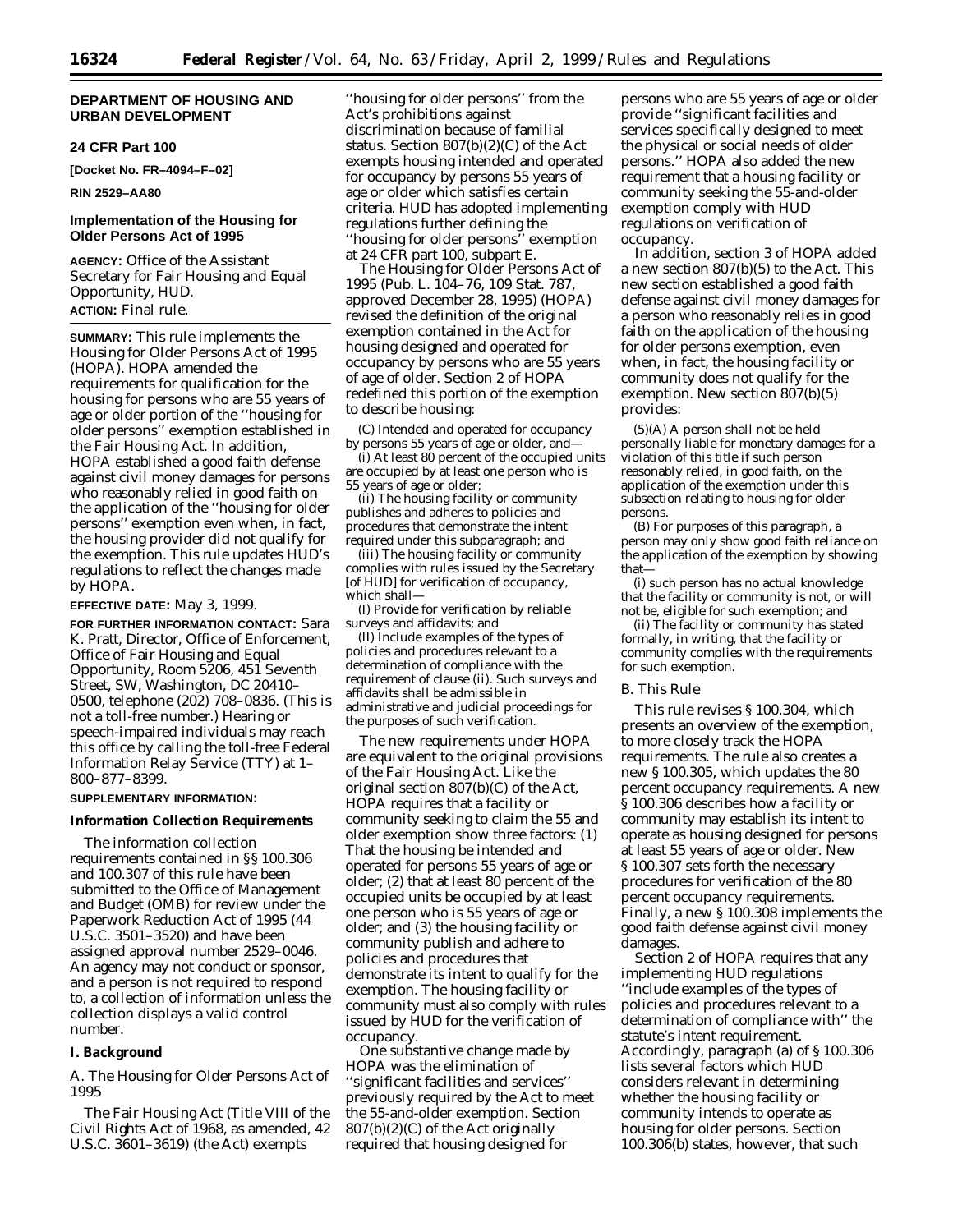phrases such as ''adult living'', ''adult community'', or similar statements are inconsistent with the intent to establish housing for older persons. Such phrases are not evidence that the facility or community intends to operate as housing for older persons and are inconsistent with that intent. HUD, in order to make an assessment of intent, will consider all of the measures taken by the facility or community to demonstrate the intent required by the Act. Moreover, the housing facility or community may not evict or terminate leases of families with children in order to achieve occupancy of at least 80 percent of the occupied units by at least one person 55 years of age or older.

HUD also provides guidance to assist housing facilities and communities in applying the requirements of this rule. These examples are contained in an appendix to this rule. The appendix will not be codified in title 24 of the CFR. HUD may update or revise the appendix as necessary.

# **C. Discussion of Public Comments on the January 19, 1997 Proposed Rule**

The Housing for Older Persons Act (HOPA) was a remedial amendment to the Fair Housing Act overwhelmingly passed by Congress in an attempt to clarify the Act's senior housing exemption which Congress found was being effectively repealed by the judicial and administrative interpretation which the exemption had received.

Senator Brown described the purpose of HOPA as ''making the law clearer and more workable for seniors \* \* \* to protect seniors so that they can, if they wish to, move to housing where they are protected in their safety and their privacy.'' (Congressional Record, S. 18064). Senate Report #104–172 describes the purpose as a ''return to the original intent of the Fair Housing Act exemption Congress created in 1988. HOPA is designed to make it easier for a housing community of older persons to determine whether they qualify for the Fair Housing Act exemption''. While House Report 104–91 states ''legislation is necessary to establish a workable and fair exemption to protect senior citizens who wish to live in retirement community''. In short, HOPA was passed in order to protect senior housing.

HUD published a proposed rule for comment on January 14, 1997, at 62 FR 2000, and received approximately 130 comments on the proposed rule. The comments were evenly split between comments which expressed the belief that the regulation went too far in allowing the creation or continuation of senior housing and those which

generally supported the rule but felt that it should have done more to stabilize the conditions at senior housing communities or which objected to isolated provisions. Several of the specific points raised will be addressed later in the preamble and have resulted in changes and refinements to the proposed regulation. As a general response, some of the comments from each side are based upon premises with which HUD does not agree. In addition, Congress did not state that HOPA should be retroactively applied. Therefore, a matter involving a claim of alleged discrimination occurring *before* December 28, 1995 will be covered by those laws and regulations in effect at the time of the claimed violation. Claims of alleged discrimination occurring after December 28, 1995, but before the effective date of this regulation will be analyzed using HOPA and its legislative history.

Those who maintain that HUD's interpretation of the exemption should be narrowed ignore the history of the senior housing exemption and HOPA. Congress made explicit findings that HOPA was necessary because of the narrow construction afforded the senior housing exemption in the past. It would be contrary to the intent of the HOPA to abolish the ''significant facilities and services'' requirement that hindered senior housing only to construct new impediments by strictly construing the remaining requirements. At the same time, Congress provided no indication that it intended to change the usual standards applicable in judicial constructions of exemptions, and, thus, HUD believes that, as with any exemption to the Fair Housing Act, the burden will be on the housing provider to prove that it meets the requirements set forth in this regulation in order to qualify for the exemption.

Others who believed that HUD should go further in specifying exactly what must be done by each facility and community fail to take into full account the limited nature of the exemption provided under the law. The Fair Housing Act and its senior exemptions, as amended by HOPA, do not provide standards for the proper operation of a senior community; they are designed only to advise communities and facilities what will not violate the familial status provisions of the Act. Most aspects of living in a senior community are governed by private contractual agreements between senior housing developers and individuals who purchased or rented the dwelling. Other aspects may be governed by state or local ordinances, particularly regarding mobile and manufactured

homes. These private agreements and local laws, for the most part, are left undisturbed by HUD's interpretation of **HOPA** 

HUD has also taken into consideration the broader historical aspects of the senior housing issue. Until the advent of the familial status protection established in the Fair Housing Amendments Act of 1988, the senior housing industry was a well-established, accepted component of housing options for seniors. With no federal law directly applicable, the industry developed in a variety of configurations and circumstances. Age restrictions in individual communities started at various ages—age 40, age 45, age 50 and so forth. Many communities defined themselves as ''adult'' communities, but in operation served seniors. Many senior communities served mature residents who are active, participating members of their communities. State and local law, local custom, and various provisions of covenants and restrictions affected how rules for occupancy were established or changed, against whom those rules could be enforced, the senior community's interplay with state and local land use and anti-discrimination statutes, and other practical day-to-day issues of senior housing. Against the backdrop of the nearly infinite number of possible scenarios, HUD and courts attempted to enforce the 1988 provisions of the exemptions. Congress has determined that those efforts did not achieve the desired results, and amended the Act. The rules that are included here in final form have attempted to the address the issue in the broadest possible terms to account for the large variety of senior communities while being sufficiently detailed to provide clear guidance on the requirements of the senior housing exemption, without dictating results which may be inconsistent with local practice or deny flexibility in a variety of circumstances.

Opposition to the proposed rule came largely from Fair Housing advocacy groups and some housing industry groups. The comments of the Northern California Fair Housing Coalition (NCFHC), a coalition of 18 fair housing groups, is a representative example of the issues raised by these groups. NCFHC urges that the rule be withdrawn or significantly altered based on a strict interpretation of the exemption which HUD believes is contrary to the clear Congressional intent. Specifically, NCHFC considers § 100.305(e)(5), the so called ''transition provision,'' to be without legal authority and bad public policy because, they assert, it would allow communities with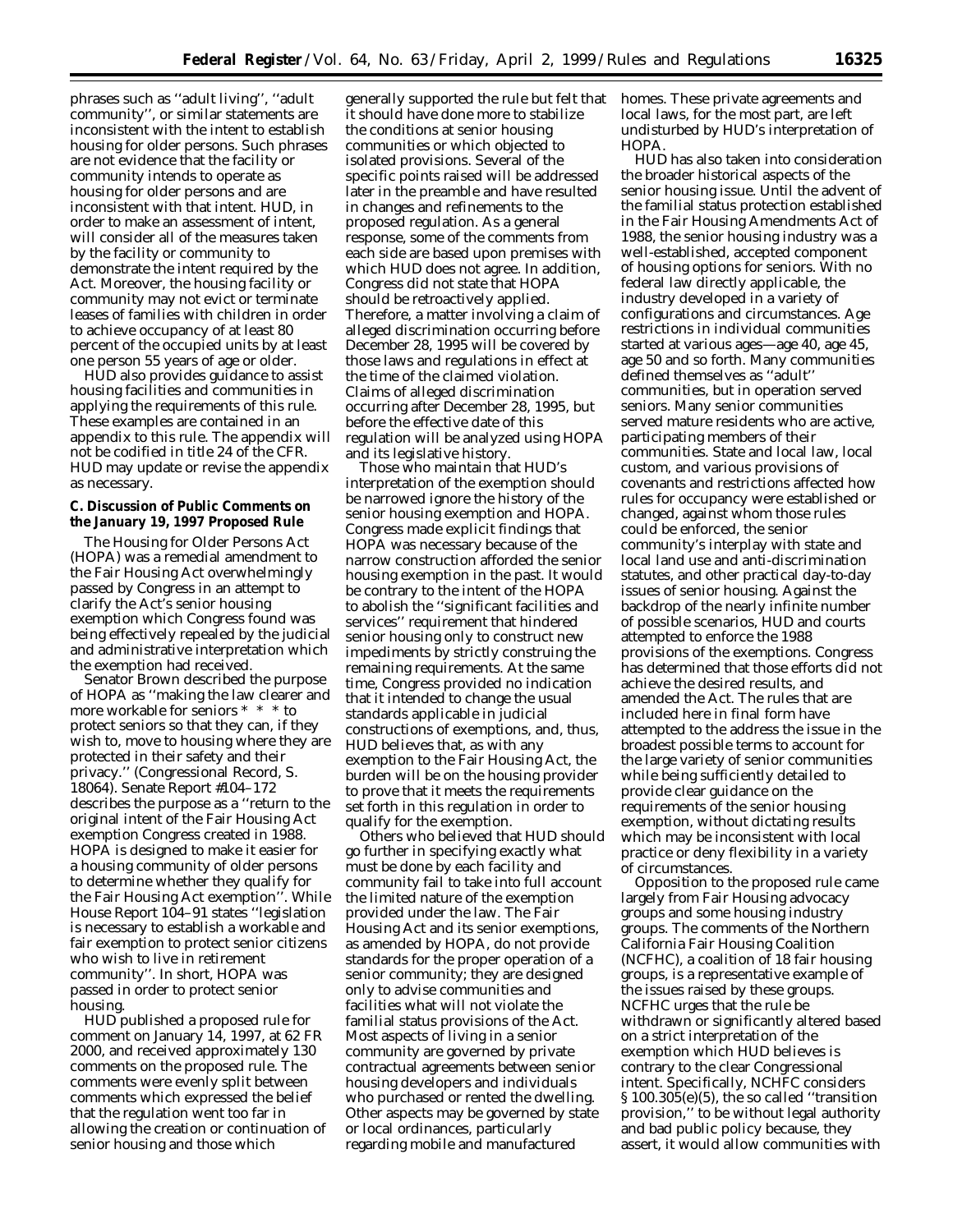no senior residents to declare themselves housing for persons who are 55 years of age or older housing and discriminate against families with children until they reach the 80% senior occupancy minimum.

A transition provision was first adopted in the August 18, 1995 final rule which was implemented prior to the passage of HOPA, but the entire final rule was withdrawn in April 1996 after Congress passed HOPA. The intent of the original transition provision was to provide a mechanism to return to senior status for those former senior communities who had abandoned, or did not achieve, senior status for fear of law suits spawned by the pre-HOPA interpretations of the exemption, especially the requirement that significant facilities and services be provided, or for other reasons which Congress found were contrary to the original intent of the exemption. As it has done in the past, HUD is promulgating a transition provision under the authority of 42 U.S.C. 3607. As HUD noted in its comments to the previous final rule, published on August 18, 1995:

The Act provides that a property ''shall not fail to meet the requirements for housing for older persons by reason of \* \* \* (B) unoccupied units  $* * * " 42 U.S.C. 3607.$ HUD believes it is justified in interpreting the Act to allow a community which, although it does not currently meet the 80 percent occupancy requirement, to reserve all unoccupied units for occupancy by a person 55 years of age or older. This may be the only way for a community which believed that it was ineligible for ''housing for older persons'' status, and which has therefore permitted occupancy by families, to qualify for the exemption.

HUD is concerned, however, that an overly broad transition provision may allow qualification for communities beyond those which temporarily were unable to qualify for the exemption because of the significant facilities and services provision or other interpretations of the exemption, and which would otherwise have been eligible for the exemption. For that reason, HUD has retained the transition provision, but only for a period of one year from the date on which this regulation becomes final, to allow communities which wish to qualify for the 55-and-older exemption to qualify. At the end of the one year period, the transition period will expire. HUD believes that this is a more balanced approach that achieves a common sense solution to a problem with equities on both sides. This represents the most significant change in the rule. The one year limitation period will require that

those communities seeking to meet the 80% requirement have at least 80% of their occupied units occupied by at least one person who is 55 years of age or older by the expiration of the period in order to qualify for the exemption. Vacant units reserved for occupancy by persons who are 55 of age or older may not be counted in achieving this standard. The transition provision may not be facilitated by evicting or terminating the leases of resident households with minor children.

The transition provision will expire at the end of one year from the effective date of this regulation. A community or facility which attempts to meet the exemption during the transition period, unsuccessfully, must cease reserving vacant units for persons who are 55 years of age or older at the end of that period. Even if a facility or community fails to meet the exemption during this transition period, it will not be liable for discrimination on the basis of familial status resulting from actions taken during the one year period if it complies with all of the transition requirements during that time.

The NCFHC further objects to § 100.305(c)(2) which references 'temporarily vacant'' dwellings. This provision is in response to the situation where individuals move into ''senior parks'' as summer or winter homes while others in the community remain year round. NCFHC argues that only ʻprimary residences'' should be covered. There is no support in the Congressional history or in HOPA for this interpretation. HUD has held that a ''dwelling'' under the Act can cover summer homes or even timeshare units. There is no reason to make a distinction for senior housing. A unit which is occupied, even if temporarily vacant while its residents are absent seasonally, on vacation, or hospitalized, for example, is still occupied by that resident. If, on the other hand, a unit is leased by its owners during their absence, its current occupants, not its owners, are considered for purposes of the exemption.

The fair housing advocates and several attorneys further objected to § 100.306(c) which addresses the effect of language in housing documents on the intent requirement. HUD has consistently held that intent is established by the totality of the facts. HUD is also aware that prior to the adoption of protection for families with children in the Fair Housing Amendments Act, housing communities and facilities had established senior housing at an age other than 55 with a prohibition against amending the covenants for a period of 25 years or

more. It would be unjust to deny such housing qualification for the exemption when it meets the intent requirement in all other ways as well as meeting the other requirements for the exemption and has done what it can to eliminate language inconsistent with the exemption for housing for persons 55 years of age or older. HUD notes, however, that in circumstances where the community holds itself out as ''adult'' and its legal documents describe occupancy in terms which are not consistent with the 55-and-older exemption and no action has been taken to attempt to change the applicable documents, the requisite intent requirement is not met.

Other commenters have interpreted this provision as sanctioning senior housing under federal law when state and local law prohibits or restricts the establishment of senior housing in the particular circumstances of that community. HUD has always allowed state or local laws which impose requirements in addition to, but not inconsistent with, those in the Act to apply. Moreover, to the extent that state or local law interpretations require additional or different standards, the Act's provisions must still be met to qualify for the exemption. HUD urges senior communities to consult state or local units of government to ensure that the housing community is also in compliance with all applicable state and local requirements governing senior housing.

Several commenters addressed specific actions of communities purporting to be senior housing. These include such matters as requirements that occupants join a homeowners association (HOA) or whether a community must allow an under-aged heir to reside in the community or the grandchild of a resident. None of these matters are directly affected by the rule. These types of issues are governed by private contractual agreements and local laws and practice. If there is no independent law, deed restriction or other legally enforceable requirement that an individual join a HOA, it is not required by HOPA. Additionally, although HOPA would allow underaged heirs, or minors under the age of 18 years of age to reside in, or visit, housing for persons who are 55 years of age or older, it does not require it. HUD philosophically supports a compassionate community which has provisions allowing some flexibility where the exemption would not be destroyed by that flexibility, but there is no direct legal authority under the Act to require it.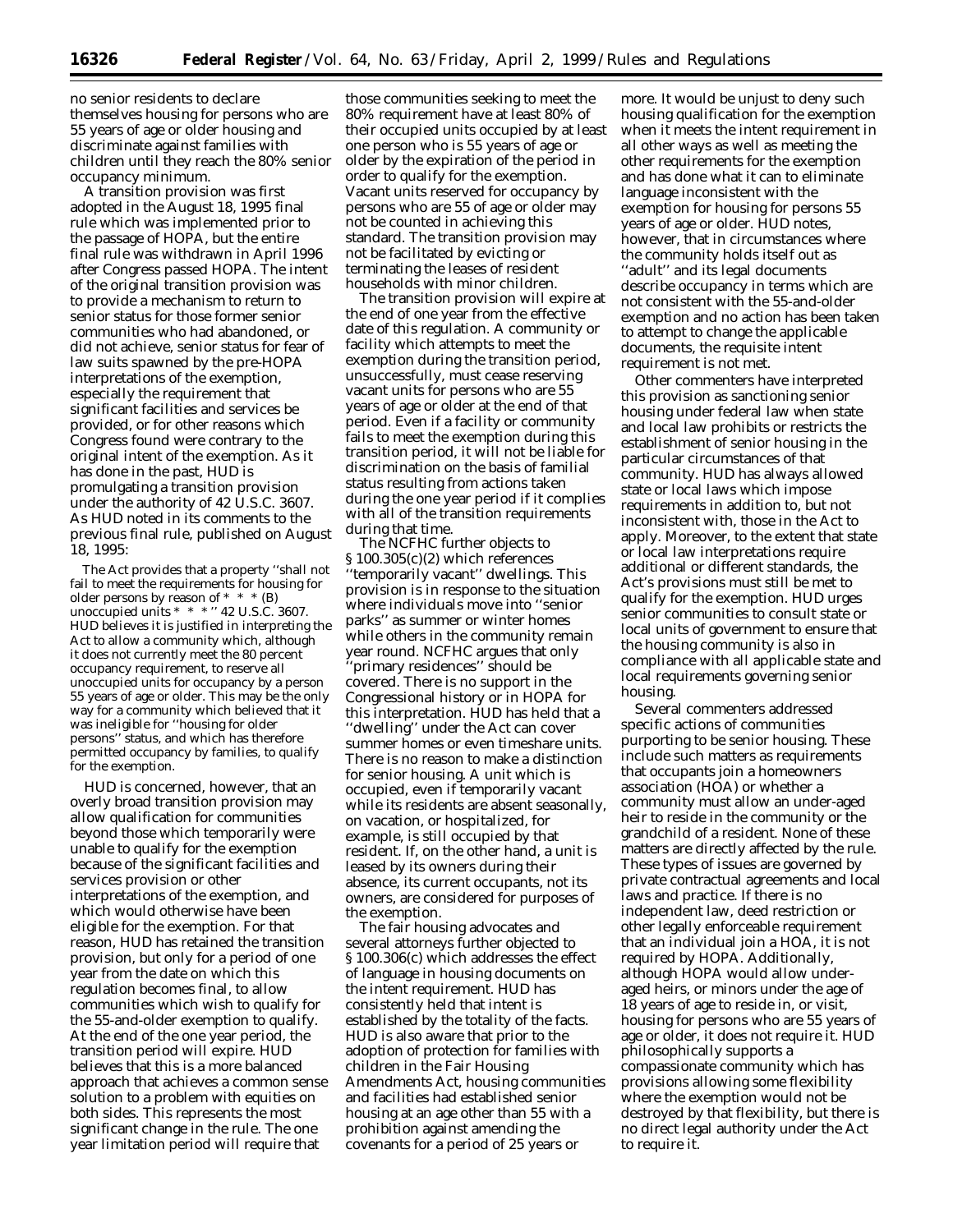There continues to be confusion concerning what is often referred to as the 80/20 split. HOPA states that the minimum standard to obtain housing for persons who are 55 years of age or older status is that ''at least 80%'' of the occupied units be occupied by persons 55 years or older. There is no requirement that the remaining 20% of the occupied units be occupied by persons under the age of 55, nor is there a requirement that those units be used only for persons where at least one member of the household is 55 years of age or older. Communities may decline to permit any persons under the age of 55, may require that 100% of the units have at least one occupant who is 55 years of age or older, may permit up to 20% of the occupied units to be occupied by persons who are younger than 55 years of age, or set whatever requirements they wish, as long as ''at least 80%'' of the occupied units are occupied by one person 55 years of age or older, and so long as such requirements are not inconsistent with the overall intent to be housing for older persons.

The final regulation retains the provision that a unit occupied by a person or persons as a reasonable accommodation to the disability of an occupant need not be counted in meeting the 80% requirements. This provision ensures that a community or facility seeking to authorize the reasonable accommodation for a resident who, because of a disability, requires an attendant, including family members under the age of 18, residing in a unit in order for that person to benefit from the housing will not have its exemption adversely affected by permitting the accommodation. The authority for this provision arises under the Act's requirement that reasonable accommodations be provided to persons with disabilities.

Although occupancy by a person under the age of 55 who inherits a unit or a surviving spouse who is younger than 55 years of age are the original examples cited by Congress in justifying the original 80/20 split, HUD does not consider these to be the only appropriate uses of the flexibility provided by the up to 20% allowed by the exemption, nor are protections for those groups required. HUD believes that the appropriate use of the 20%, if any, is at the discretion of the community or facility and does not intend to impose more specific requirements in this area. For example, a community could allow some percentage of its units, up to 20%, to be made available to persons over the age of *50*, and, as long as the overall intent

to be senior housing remained clear, HUD would not have an objection. However, the remaining portion of units not counted for purposes of meeting the 80% requirement may not be segregated within a community or facility.

Some commenters offered opinions concerning the proper nomenclature for senior communities and the consequences of using the ''wrong'' term. HUD believes that the best practice is to refer to such housing as ''Senior Housing'' or ''A 55 and older community'' or ''retirement community,'' and discourages the use of the terms "adult housing" or similar language. While use of adult housing or similar phrases, standing alone, do not destroy the intent requirement of HOPA, they send a clear message which is inconsistent with the intent to be housing for older persons. If a community or facility has clearly shown its intent in other ways, and meets the 80% requirement, then the intent requirement has been met even if the phrase ''adult'' or similar terminology is occasionally used. However, a community which describes itself as ''adult'' leaves itself vulnerable to complaints about its eligibility for the exemption, which could result in an investigation or litigation to determine whether the community in fact qualifies for the exemption.

Other questions on the intent requirement concerned whether HUD intended to require that all of the items in § 100.306 be provided and whether the examples of compliance with the intent requirement were mandatory. HUD does not intend to impose any rigid requirements on indicating intent. Section 100.306 only speaks to relevant factors to be considered and the examples simply illustrate what could satisfy the requirement. Intent is judged based on the common understanding of the word and whether the community or facility has established through various means whether they intend to operate housing for persons who are 55 years of age or older.

Other commenters objected to the inclusion of a ''municipally zoned area'' as a possible type of housing for persons who are 55 years of age or older, while others questioned the use of the terminology of ''mobile home park'' instead of ''manufactured housing''. When former Assistant Secretary Roberta Achtenberg conducted public hearings on the "55 and over" rule, HUD learned that there are a large variety of senior housing communities, organized and administered in various ways. HUD attempted to define the possibilities as broadly as possible to

include any type of housing which could qualify for the exemption.

On the issue of age verification, commenters had several diverse suggestions. Several commenters urged that only the individual resident should be able to attest to his or her age and that anyone not cooperating with the survey should be considered to be not 55 years or older. It is HUD's position that the test is whether 80% of the occupied units are, in fact, occupied by persons 55 years or older. This need only be documented through reliable survey, census or affidavit, or other documentation, a copy of which should be retained for recordkeeping purposes, and which confirms that the 80% threshold is being met. A self certification of his or her age by an individual will be adequate to meet this standard. An affidavit from someone who knows the age of the occupant(s) and states his/her basis for the knowledge is sufficiently reliable to satisfy the statute. To hold otherwise would effectively allow 21% of a senior community to destroy the exemption by not cooperating with verification procedures.

Other comments concerning verification were that the use of immigration documents should be removed from the list of possible sources of age verification lest it encourage discrimination against legal immigrants. The option remains in the rule since it is only one way of verifying age. HUD does not intend to require any particular documentation be provided as a condition of occupancy, including immigration documentation. If any individual chooses to verify by providing a drivers license or affidavit instead of an immigration document, the verification requirement will be satisfied. A summary of the information gathered in support of the occupancy verification should be retained for confirmation purposes. Copies of supporting information gathered in support of the occupancy verification may be retained in a separate file with limited access, created for the sole purpose of complying with HOPA, and not in general or resident files that may be widely accessible to employees or other residents. The segregated documents may be considered confidential and not generally available for public inspection. HUD, state or local fair housing enforcement agencies, or the Department of Justice may review this documentation during the course of an investigation.

Other commenters questioned the reference to a ''census'' as a source of verification, noting that the census does not specify individual names but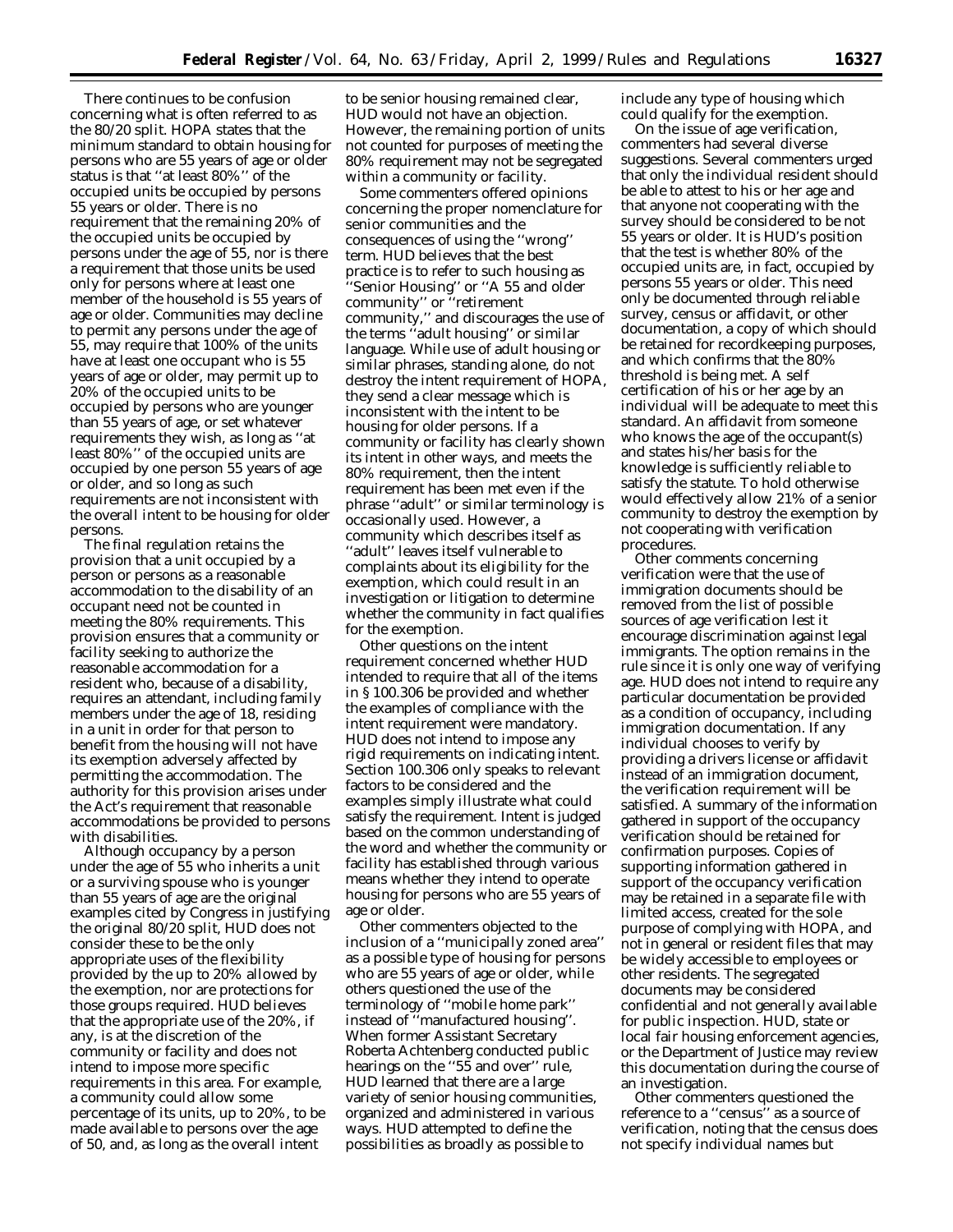instead deals with ''census tracts'' and is often outdated. This is a misunderstanding of HUD's view. HUD was not referring to the United States Decennial Census for verification of occupancy. The reference is to household censuses which are conducted by many cities and towns. The language has been clarified.

Some commenters objected to the ''resurvey'' of the park every two years as being unduly burdensome, especially if the list is actively updated on an ongoing basis. While HUD is sympathetic to those well-managed communities which actively update lists of residents, it does not feel that such communities would be unduly burdened by the update since the information required will be readily available in the files. HUD's experience in this area gives it reason to believe that if surveys are not required to be updated periodically the quality of the recordkeeping will deteriorate and create the opportunity for the excessive litigation Congress sought to prevent. The re-survey does not require that all supporting documents be collected again—only that the community confirm that those persons counted as occupying dwellings for purposes of meeting the 80% requirement are, in fact, still in occupancy.

There were objections to making public information contained in an age survey for fear that confidential information may be obtained by someone attempting to prey on seniors. HUD believes that this is a misinterpretation of the requirement. Only the overall survey summary is required to be available for review, not the supporting documentation. The word ''summary'' has been added to this section.

Some commenters felt that any affidavit should be signed under the penalty of perjury to ensure the integrity of the process. Communities which are concerned about misrepresentation of the age of occupants are free to require that affidavits from occupants about the ages of persons in their households be signed under the penalty of perjury, just as they are free, consistent with state or local law, to require that applications, leases, and other admission documents be signed under oath, or under penalty of perjury. Statements from third party individuals who have personal knowledge of the age of the occupants and setting forth the basis for such knowledge may be used when occupants decline to provide information verifying age, but such statements must be made under penalty of perjury.

There were three comments concerning the ''good faith reliance'' exemption from monetary damages. The first questioned whether the exemption covered just housing for persons who are 55 years of age or older or all senior housing exemptions. A review of the language of HOPA indicates the language is applicable whenever the housing for older persons exemption may be claimed. The language has been adjusted accordingly. The second comment concerned whether the term ''person'' covered only ''natural persons'' or whether it included business and corporate entities. HUD believes Congress intended the ''good faith reliance defense'' to be applicable only to natural persons. The legislative history of the provision indicates that Congress intended to protect individual persons, such as individual members of boards of governing homeowners associations and real estate agents relying on information provided to them by operators of senior communities, in enacting this provision. House Report 104–91, at 10, describes this portion of the amendment as being designed to allow a person engaged in the business of residential real estate to show ''good faith reliance'' unless the person has actual knowledge that a facility or community is *not* eligible for the exemption and describes individual real estate agents as requiring protection in this area. This language indicates that it is natural persons which Congress wished to protect from damages awards in these circumstances.

To the extent that this interpretation may cause concern for corporate publishers which may accept a notice describing a facility or community as senior housing based on the representations of others and without personal knowledge of the actual qualifications for eligibility, HUD has already interpreted section 804(c) of the Act to exclude from liability those entities which publish advertisements regarding senior housing in good faith reliance on the assertions of others. To the extent that there is further publication based on a natural person's good faith reliance on a certification of eligibility for an exemption, HUD foresees no grounds for further liability. In other words, where the source of the information is a natural person who has the written certification described in the final regulation and further publication is based on that information, in the absence of actual knowledge that a particular community or facility is *not* eligible for the exemption, there is no liability for that publication.

The third issue identified by commenters deals with whether a claim

of ''good faith'' requires actual knowledge that the community had certified in writing that it was housing for persons who are 55 years of age or older. A review of the language of the Committee report indicates that the eligibility for the claim of ''good faith'' relies on the fact that the facility or community ''has certified to that person, in writing and on oath or affirmation, that it complies with the requirements'' for the exemption. (House Report 104– 91 at 10) Therefore, actual knowledge of the certification is required. *Other:* It has become clear that there is confusion about the extent to which the provisions of the Fair Housing Act relating to the housing for older persons exemptions affect statutory eligibility requirements for participation in federally funded housing programs. Neither HOPA nor the Act change the definition of ''elderly family'' which mandates that a family include the situation where the head, spouse or sole member is age 62 or older. Neither HOPA nor the Act permit a HUD-funded public housing provider to designate a project as being for the elderly without HUD review and approval, even if the project would meet the housing for older persons exemption under the Act. Similarly, HUD-funded housing which is designated for the elderly may not admit households which are not statutorily eligible for the housing (such as limiting admissions to those who are 55 years of age or older rather than the near elderly). Finally, no public housing development funded by HUD may exclude families with children, even if at least 80% of the units are occupied by at least one person who is 55 years of age or older.

# **II. Findings and Certifications**

## *Executive Order 12866*

This rule was reviewed by the Office of Management and Budget (OMB) under Executive Order 12866 on Regulatory Planning and Review, issued by the President on September 30, 1993. OMB determined that this final rule is a ''significant regulatory action,'' as defined in section 3(f) of the Order (although not economically significant, as provided in section  $3(f)(1)$  of the Order). Any changes made in the rule subsequent to its submission to OMB are identified in the docket file, which is available for public inspection as provided under the section of this preamble entitled **ADDRESS**.

# *Environmental Impact*

In accordance with 24 CFR  $50.19(c)(3)$ of the Department's regulations published in a final rule on September 27, 1996 (61 FR 50914), the policy set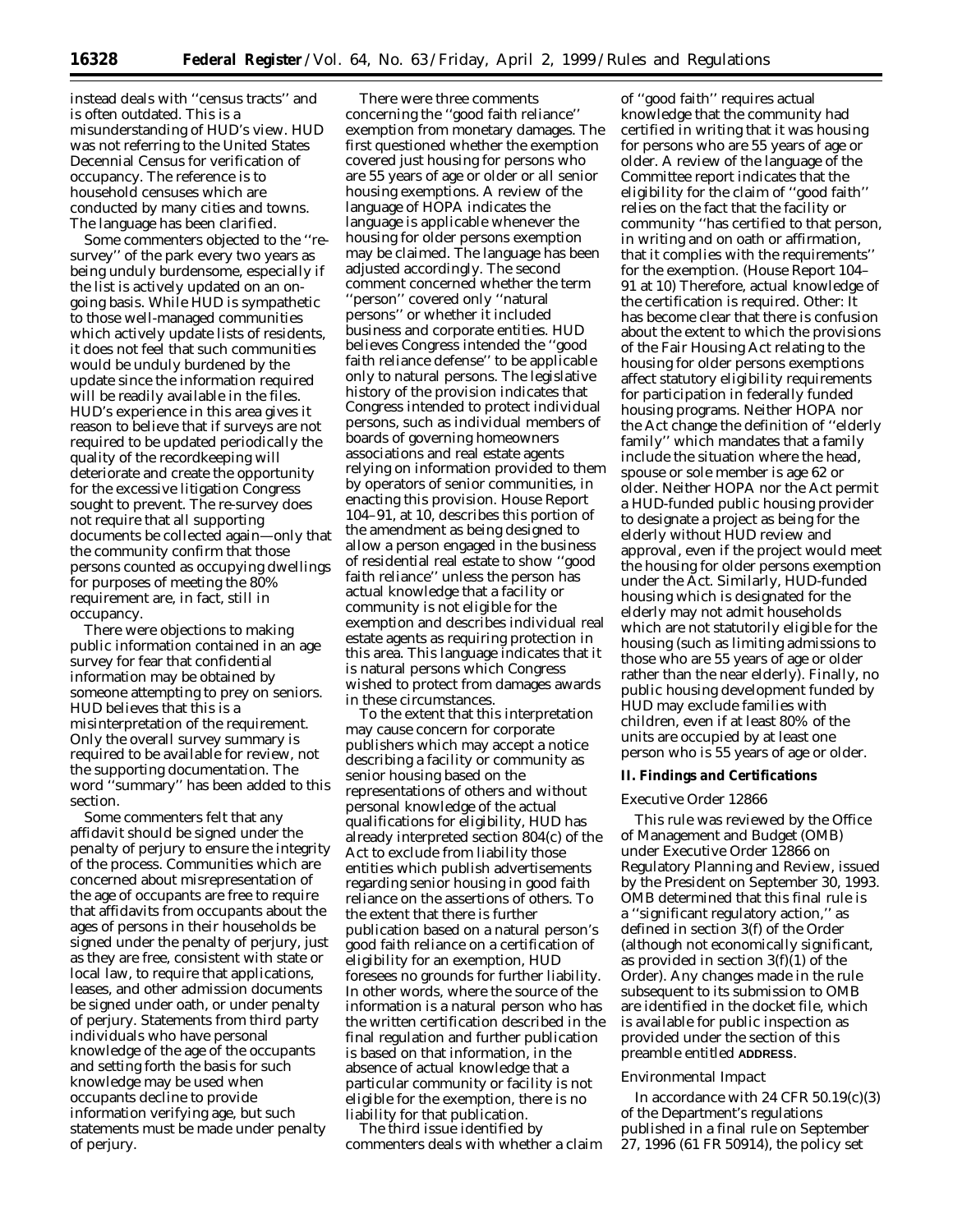forth in this final rule is categorically excluded from the requirements of the National Environmental Policy Act of 1969 (42 U.S.C. 4321–4347) and the authorities cited in 24 CFR 50.4.

## *Executive Order 12612, Federalism*

The General Counsel, as the Designated Official, under section 6(a) of Executive Order 12612, *Federalism,* has determined that the policies contained in this final rule will not have substantial direct effects on States or their political subdivisions, or the relationship between the Federal government and the States, or on the distribution of power and responsibilities among the various levels of government. This rule implements the requirements of HOPA by revising the provisions for ''55-orolder'' housing found at 24 CFR part 100, subpart E. It effects no changes in the current relationships among the Federal government, the States and their political subdivisions in connection with HUD programs.

## *Regulatory Flexibility Act*

The Secretary, in accordance with the Regulatory Flexibility Act (5 U.S.C. 605(b)), has reviewed and approved this final rule, and in so doing certifies that this final rule will not have a significant economic impact on a substantial number of small entities. This rule updates HUD's regulations implementing the ''housing for older persons'' exemption to the Fair Housing Act. Specifically, the rule implements the statutory amendments made by HOPA. These revisions provide housing facilities and communities with a better understanding of what housing qualifies for the ''55-or-older'' exemption to the Fair Housing Act's prohibitions against discrimination on the basis of familial status. The final rule will not have any meaningful impact on small entities.

## **List of Subjects in 24 CFR part 100**

Aged, Fair housing, Individuals with disabilities, Mortgages, Reporting and recordkeeping requirements.

Accordingly, 24 CFR part 100 is amended as follows:

# **PART 100—DISCRIMINATORY CONDUCT UNDER THE FAIR HOUSING ACT**

1. The authority citation for 24 CFR part 100 continues to read as follows:

**Authority**: 42 U.S.C. 3535(d), 3600–3619.

2. Subpart E is amended by revising § 100.304 and by adding §§ 100.305, 100.306, 100.307, and 100.308, to read as follows:

## **Subpart E—Housing for Older Persons**

\* \* \* \* \*

## **§ 100.304 Housing for persons who are 55 years of age of older.**

(a) The provisions regarding familial status in this part shall not apply to housing intended and operated for persons 55 years of age or older. Housing qualifies for this exemption if:

(1) The alleged violation occurred before December 28, 1995 and the housing community or facility complied with the HUD regulations in effect at the time of the alleged violation; or

(2) The alleged violation occurred on or after December 28, 1995 and the housing community or facility complies with:

(i) Section 807(b)(2)(C) (42 U.S.C. 3607(b)) of the Fair Housing Act as amended; and

(ii) 24 CFR 100.305, 100.306, and 100.307.

(b) For purposes of this subpart, *housing facility or community* means any dwelling or group of dwelling units governed by a common set of rules, regulations or restrictions. A portion or portions of a single building shall not constitute a housing facility or community. Examples of a housing facility or community include, but are not limited to:

(1) A condominium association;

(2) A cooperative;

(3) A property governed by a

homeowners' or resident association; (4) A municipally zoned area;

(5) A leased property under common

private ownership; (6) A mobile home park; and

(7) A manufactured housing

community.

(c) For purposes of this subpart, *older person* means a person 55 years of age or older.

# **§ 100.305 80 percent occupancy.**

(a) In order for a housing facility or community to qualify as housing for older persons under § 100.304, at least 80 percent of its occupied units must be occupied by at least one person 55 years of age or older.

(b) For purposes of this subpart, *occupied unit* means:

(1) A dwelling unit that is actually occupied by one or more persons on the date that the exemption is claimed; or

(2) A temporarily vacant unit, if the primary occupant has resided in the unit during the past year and intends to return on a periodic basis.

(c) For purposes of this subpart, *occupied by at least one person 55 years of age or older* means that on the date the exemption for housing designed for

persons who are 55 years of age or older is claimed:

(1) At least one occupant of the dwelling unit is 55 years of age or older; or

(2) If the dwelling unit is temporarily vacant, at least one of the occupants immediately prior to the date on which the unit was temporarily vacated was 55 years of age or older.

(d) Newly constructed housing for first occupancy after March 12, 1989 need not comply with the requirements of this section until at least 25 percent of the units are occupied. For purposes of this section, newly constructed housing includes a facility or community that has been wholly unoccupied for at least 90 days prior to re-occupancy due to renovation or rehabilitation.

(e) Housing satisfies the requirements of this section even though:

(1) On September 13, 1988, under 80 percent of the occupied units in the housing facility or community were occupied by at least one person 55 years of age or older, provided that at least 80 percent of the units occupied by new occupants after September 13, 1988 are occupied by at least one person 55 years of age or older.

(2) There are unoccupied units, provided that at least 80 percent of the occupied units are occupied by at least one person 55 years of age or older.

(3) There are units occupied by employees of the housing facility or community (and family members residing in the same unit) who are under 55 years of age, provided the employees perform substantial duties related to the management or maintenance of the facility or community.

(4) There are units occupied by persons who are necessary to provide a reasonable accommodation to disabled residents as required by § 100.204 and who are under the age of 55.

(5) For a period expiring one year from the effective date of this final regulation, there are insufficient units occupied by at least one person 55 years of age or older, but the housing facility or community, at the time the exemption is asserted:

(i) Has reserved all unoccupied units for occupancy by at least one person 55 years of age or older until at least 80 percent of the units are occupied by at least one person who is 55 years of age or older; and

(ii) Meets the requirements of §§ 100.304, 100.306, and 100.307.

(f) For purposes of the transition provision described in § 100.305(e)(5), a housing facility or community may not evict, refuse to renew leases, or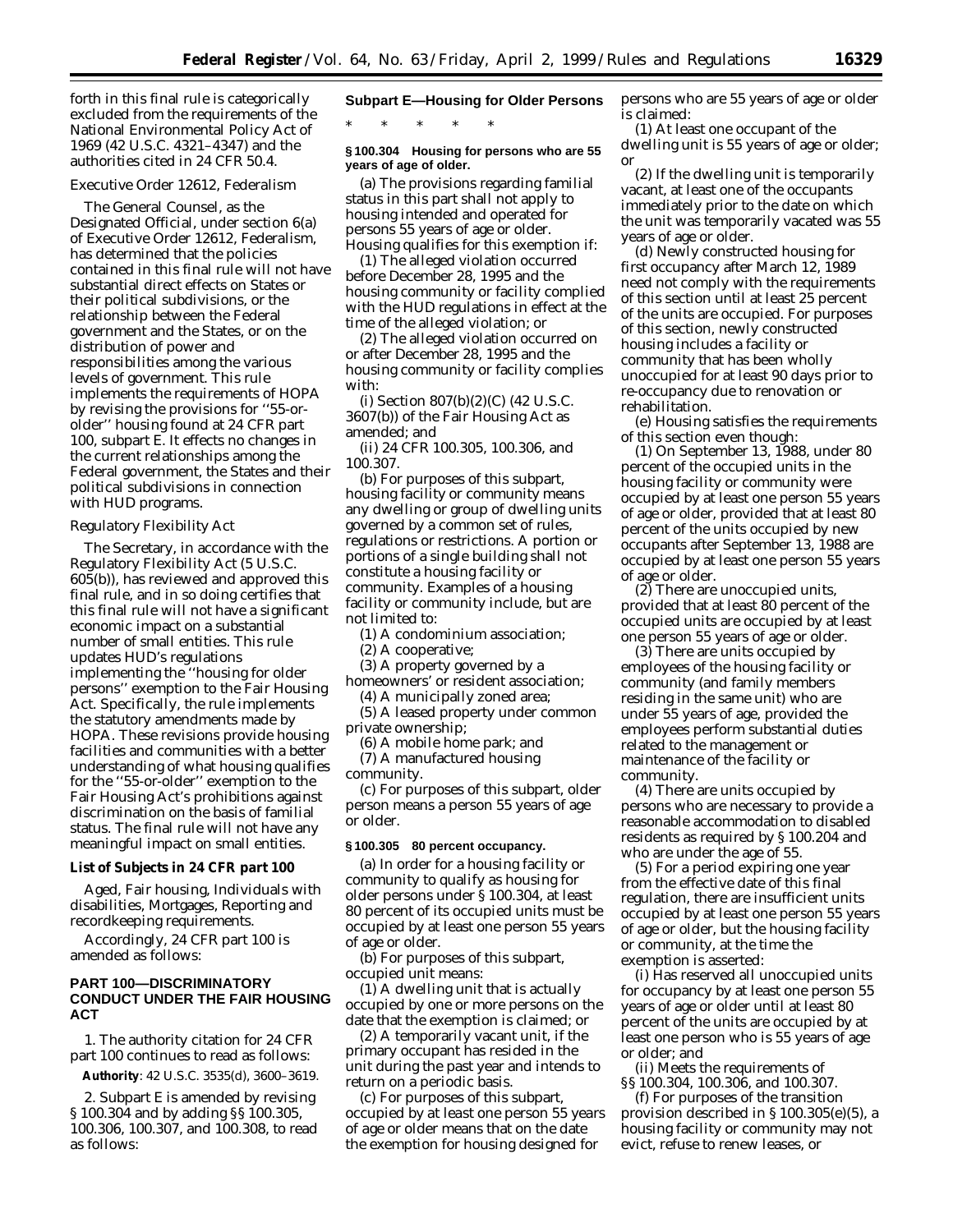otherwise penalize families with children who reside in the facility or community in order to achieve occupancy of at least 80 percent of the occupied units by at least one person 55 years of age or older.

(g) Where application of the 80 percent rule results in a fraction of a unit, that unit shall be considered to be included in the units that must be occupied by at least one person 55 years of age or older.

(h) Each housing facility or community may determine the age restriction, if any, for units that are not occupied by at least one person 55 years of age or older, so long as the housing facility or community complies with the provisions of § 100.306.

## **§ 100.306 Intent to operate as housing designed for persons who are 55 years of age or older.**

(a) In order for a housing facility or community to qualify as housing designed for persons who are 55 years of age or older, it must publish and adhere to policies and procedures that demonstrate its intent to operate as housing for persons 55 years of age or older. The following factors, among others, are considered relevant in determining whether the housing facility or community has complied with this requirement:

(1) The manner in which the housing facility or community is described to prospective residents;

(2) Any advertising designed to attract prospective residents;

(3) Lease provisions;

(4) Written rules, regulations,

covenants, deed or other restrictions; (5) The maintenance and consistent

application of relevant procedures; (6) Actual practices of the housing

facility or community; and

(7) Public posting in common areas of statements describing the facility or community as housing for persons 55 years of age or older.

(b) Phrases such as ''adult living'', ''adult community'', or similar statements in any written advertisement or prospectus are not consistent with the intent that the housing facility or community intends to operate as housing for persons 55 years of age or older.

(c) If there is language in deed or other community or facility documents which is inconsistent with the intent to provide housing for persons who are 55 years of age or older housing, HUD shall consider documented evidence of a good faith attempt to remove such language in determining whether the housing facility or community complies with the requirements of this section in

conjunction with other evidence of intent.

(d) A housing facility or community may allow occupancy by families with children as long as it meets the requirements of §§ 100.305 and 100.306(a).

(Approved by the Office of Management and Budget under control number 2529–0046)

# **§ 100.307 Verification of occupancy.**

(a) In order for a housing facility or community to qualify as housing for persons 55 years of age or older, it must be able to produce, in response to a complaint filed under this title, verification of compliance with § 100.305 through reliable surveys and affidavits.

(b) A facility or community shall, within 180 days of the effective date of this rule, develop procedures for routinely determining the occupancy of each unit, including the identification of whether at least one occupant of each unit is 55 years of age or older. Such procedures may be part of a normal leasing or purchasing arrangement.

(c) The procedures described in paragraph (b) of this section must provide for regular updates, through surveys or other means, of the initial information supplied by the occupants of the housing facility or community. Such updates must take place at least once every two years. A survey may include information regarding whether any units are occupied by persons described in paragraphs (e)(1), (e)(3), and (e)(4) of § 100.305.

(d) Any of the following documents are considered reliable documentation of the age of the occupants of the housing facility or community:

(1) Driver's license;

(2) Birth certificate;

(3) Passport;

(4) Immigration card;

(5) Military identification;

(6) Any other state, local, national, or international official documents containing a birth date of comparable reliability; or

(7) A certification in a lease, application, affidavit, or other document signed by any member of the household age 18 or older asserting that at least one person in the unit is 55 years of age or older.

(e) A facility or community shall consider any one of the forms of verification identified above as adequate for verification of age, provided that it contains specific information about current age or date of birth.

(f) The housing facility or community must establish and maintain appropriate policies to require that occupants

comply with the age verification procedures required by this section.

(g) If the occupants of a particular dwelling unit refuse to comply with the age verification procedures, the housing facility or community may, if it has sufficient evidence, consider the unit to be occupied by at least one person 55 years of age or older. Such evidence may include:

(1) Government records or documents, such as a local household census;

(2) Prior forms or applications; or

(3) A statement from an individual who has personal knowledge of the age of the occupants. The individual's statement must set forth the basis for such knowledge and be signed under the penalty of perjury.

(h) Surveys and verification procedures which comply with the requirements of this section shall be admissible in administrative and judicial proceedings for the purpose of verifying occupancy.

(i) A summary of occupancy surveys shall be available for inspection upon reasonable notice and request by any person.

(Approved by the Office of Management and Budget under control number 2529–0046)

# **§ 100.308 Good faith defense against civil money damages.**

(a) A person shall not be held personally liable for monetary damages for discriminating on the basis of familial status, if the person acted with the good faith belief that the housing facility or community qualified for a housing for older persons exemption under this subpart.

(b)(1) A person claiming the good faith belief defense must have actual knowledge that the housing facility or community has, through an authorized representative, asserted in writing that it qualifies for a housing for older persons exemption.

(2) Before the date on which the discrimination is claimed to have occurred, a community or facility, through its authorized representatives, must certify, in writing and under oath or affirmation, to the person subsequently claiming the defense that it complies with the requirements for such an exemption as housing for persons 55 years of age or older in order for such person to claim the defense.

(3) For purposes of this section, an authorized representative of a housing facility or community means the individual, committee, management company, owner, or other entity having the responsibility for adherence to the requirements established by this subpart.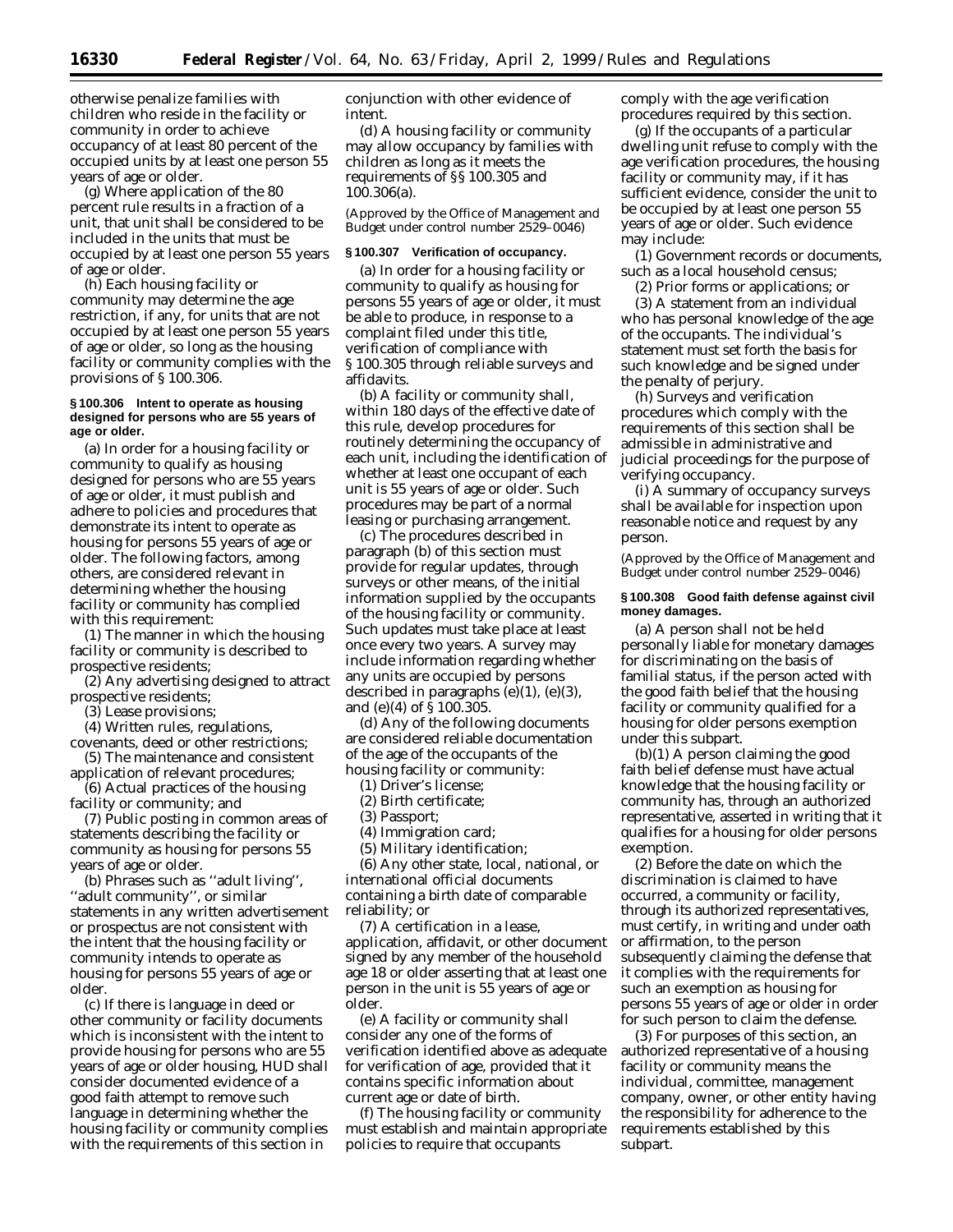(4) For purposes of this section, a person means a natural person.

(5) A person shall not be entitled to the good faith defense if the person has actual knowledge that the housing facility or community does not, or will not, qualify as housing for persons 55 years of age or older. Such a person will be ineligible for the good faith defense regardless of whether the person received the written assurance described in paragraph (b) of this section.

Dated: March 25, 1999.

# **Eva M. Plaza,**

*Assistant Secretary for Fair Housing and Equal Opportunity.*

**Note:** This Appendix will not be Codified in Title 24 of the CFR.

## **Appendix**

*Examples of Applications of HUD'S Regulations Governing the Exemption for Housing for Persons 55 Years of Age or Older to the Fair Housing Act*

# Sections

- 1. Purpose.
- 2. 80 percent occupancy.
- 3. Intent to operate as housing for persons who are 55 years of age or older.
- 4. Verification of occupancy.
- 5. Future revisions to this appendix.
- 1. Purpose.

The Fair Housing Act (Title VIII of the Civil Rights Act of 1968, as amended, 42 U.S.C. 3601–3619) (the Act) exempts ''housing for older persons'' from the prohibitions against discrimination because of familial status. Section 807(b)(2)(C) of the Act exempts housing intended and operated for occupancy by persons 55 years of age or older that satisfies certain criteria. HUD has implemented the ''housing for older persons'' exemption at 24 CFR part 100, subpart E. Specifically, §§ 100.304, 100.305, 100.306, and 100.307 set forth the requirements for housing seeking to qualify for the exemption. The purpose of this appendix is to provide guidance to housing facilities or communities in applying these HUD requirements.

2. 80 Percent Occupancy.

Section 100.305 provides that in order for a housing facility or community to qualify for the exemption, at least 80 percent of its occupied units must be occupied by at least one person 55 years of age or older. This occupancy requirement must be met at the time of any alleged violation of the Act. Paragraph (f) of § 100.305 states that where application of the 80 percent rule results in a fraction of a unit, that unit shall be considered to be included in the units that must be occupied by at least one person 55 years of age or older.

*Example:* A community or facility contains 63 occupied units. Eighty percent of 63 units equals 50.4. Under § 100.305(d), 51 units would require occupancy by at least one person 55 years of age or older to qualify as 55 and older housing.

Section 100.305 also sets forth the other requirements a housing facility or

community must follow in calculating occupancy. The following examples illustrate these requirements:

## *Example 1:*

Buena Vista is a condominium association of 120 units. On September 13, 1988, twenty (20) of the occupied units are not occupied by at least one person 55 years of age or older.

On April 1, 1998, Buena Vista declares itself to be housing for persons 55 years of age or older. On that date:

- (1) The twenty (20) persons described
- above are still residing at Buena Vista; (2) Ten (10) units of the total 120 units are unoccupied;

(3) One (1) of the units is occupied by the association's maintenance supervisor; and

(4) Two (2) units are occupied only by livein health aides who provide reasonable accommodations to residents with disabilities and who are under the age of 55.

How many of the occupied units must be occupied by at least one person 55 years of age or older in order for Buena Vista to qualify as 55-or-older housing?

Under § 100.305(e), Buena Vista would calculate its compliance with the 80 percent occupancy requirement by subtracting the following units from the total 120 units:

(1) The 20 units not occupied by at least one person 55 years of age or older on

September 13, 1988 (See § 100.305(e)(1)); (2) The ten (10) unoccupied units (See § 100.305(e)(2));

(3) The one (1) unit occupied by the maintenance person (See § 100.305(e)(3)); and

(4) The two (2) units occupied by the health aides (See 42 U.S.C.  $3607$  (b)(3)(A) and 42 § 100.305(e)(4)).

Subtracting these 33 units from the total of 120 units leaves 87 units. At least 80 percent of these 87 units must be occupied by at least one person 55 years of age or older. Eighty percent of 87 equals 69.6. Due to § 100.305(d), 70 units must be occupied by at least one person 55 years of age or older. This example assumes that the community also meets the requirements of §§ 100.306 and 100.307.

## *Example 2:*

Topaz House is a cooperative of 100 units. On January 20, 1998, Topaz House announces its intent to be 55-or-older housing and publishes policies and procedures sufficient to satisfy § 100.306. On that date, of the 100 total units:

(1) Sixty (60) of the occupied units are occupied by at least one person 55 years of age or older;

(2) Thirty (30) of the occupied units do not have occupants 55 years of age or older; and (3) Ten (10) units are unoccupied.

Since 60 out of the 90 occupied units are occupied by at least one person 55 years of age or older, the Topaz House only has 67 percent of its occupied units occupied by at least one person 55 years of age or older.

Under  $\hat{S}$  100.305(e)(5), Topaz House may still qualify for the 55-or-older exemption if, during a period which is one year from the effective date of this regulation, it:

(1) Reserves all unoccupied units for occupancy by at least one person 55 years of

age or older until at least 80 percent of the units are occupied by at least one person who is 55 years of age or older; and

(2) Meets the requirements of §§ 100.304, 100.305, 100.306, and 100.307 and

(3) Within the one year period achieves occupancy of at least 80% of its occupied units by at least one person who is 55 years of age or older.

There is no requirement that Topaz House take any action concerning the residents under 55 years of age who are occupying units on the date the building declares its intent to be 55-or-older housing. Topaz may not evict, or terminate the leases of households containing children under the age of 18, in order to qualify for the exemption.

#### *Example 3:*

Snowbird City is a mobile home community in Texas with 100 units. Snowbird City complies with all other requirements of 55-or-older housing, but is uncertain of its compliance with the 80 percent occupancy rule.

Fifty out of the 100 units are occupied year round. Of these fifty units, 12 units are not occupied by at least one person 55 years of age or older. Of the remaining 50 units, 5 are unoccupied and offered for sale, and the remaining 45 are occupied by at least one person 55 years of age or older each winter on a routine and reoccurring basis.

If a complaint of familial status discrimination is filed in December, the community meets the 80 percent occupancy requirement because 83 out of the 95 occupied units (87 percent), are occupied by at least one person 55 years of age or older. If the complaint is filed in July, Snowbird City still meets the requirement. Under § 100.305(b), a temporarily vacant unit is considered occupied by a person 55 years of age or older if:

(1) The primary occupant has resided in the unit during the past year; and

(2) The occupant intends to return on a periodic basis.

#### *Example 4:*

The King Philip Senior Community is a newly renovated building originally built in 1952. It has been vacant for over one year while extensive renovations were completed. The building contains 200 units. The King Philip Senior Community is intended to be operated as a 55-or-older community.

Under § 100.305(d), newly constructed housing need not comply with the 80 percent occupancy requirement until 25 percent of the total units are occupied. For purposes of § 100.305(d), newly constructed housing includes housing that has been unoccupied for at least 90 days due to renovation or rehabilitation. Accordingly, the King Philip Senior Community need not comply with the 80 percent occupancy requirement until 50 out of its 200 units (25 percent) are occupied. Subsequent to occupancy of the 50th unit, however, the building will have to satisfy the 80 percent occupancy rule in order to qualify as 55-or-older housing.